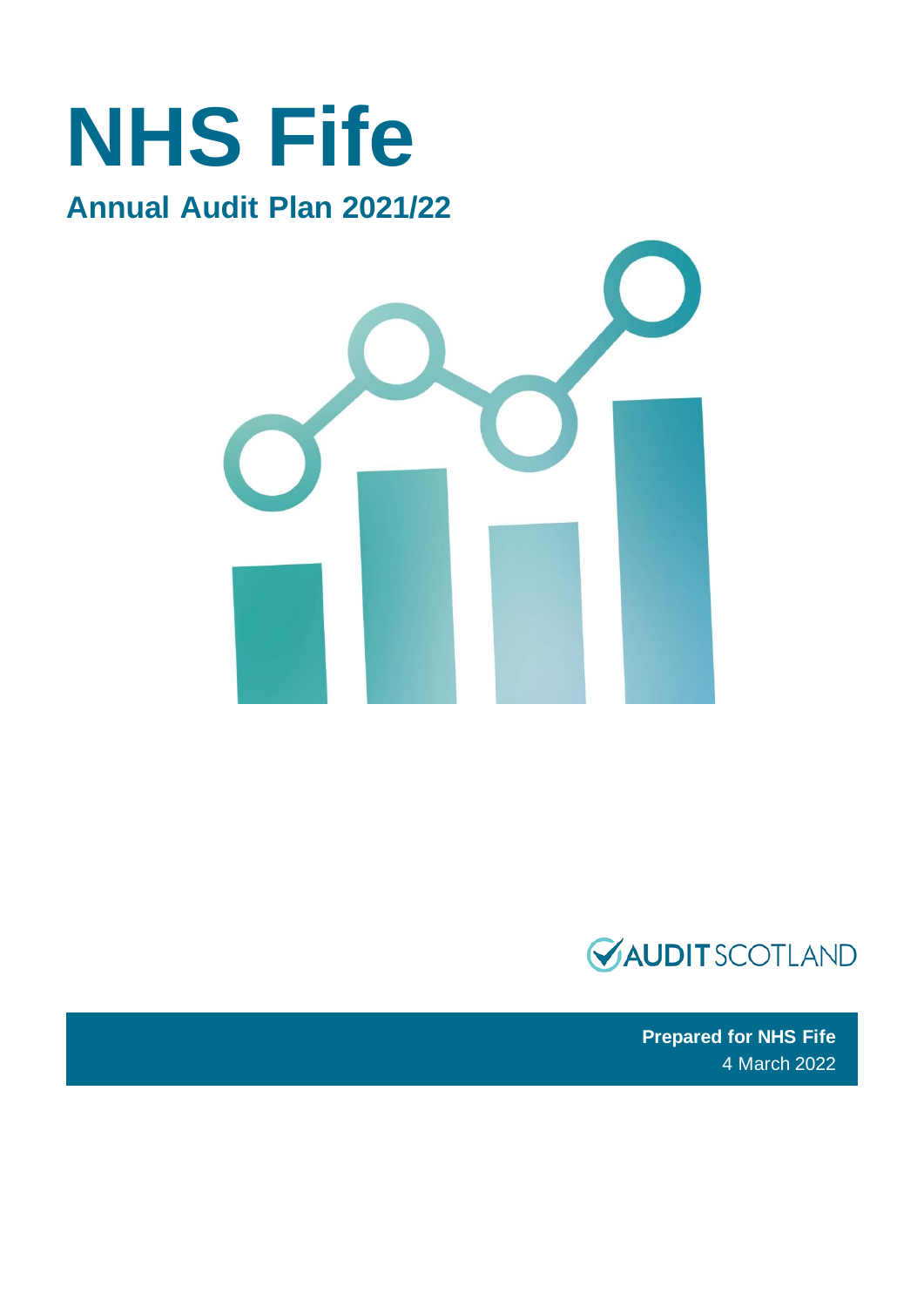### **Contents**

| <i><u><b>Introduction</b></u></i>                |    |
|--------------------------------------------------|----|
| Financial statements audit planning              |    |
| <b>Audit dimensions and Best Value</b>           | 10 |
| Reporting arrangements, timetable, and audit fee | 13 |
| <b>Other matters</b>                             |    |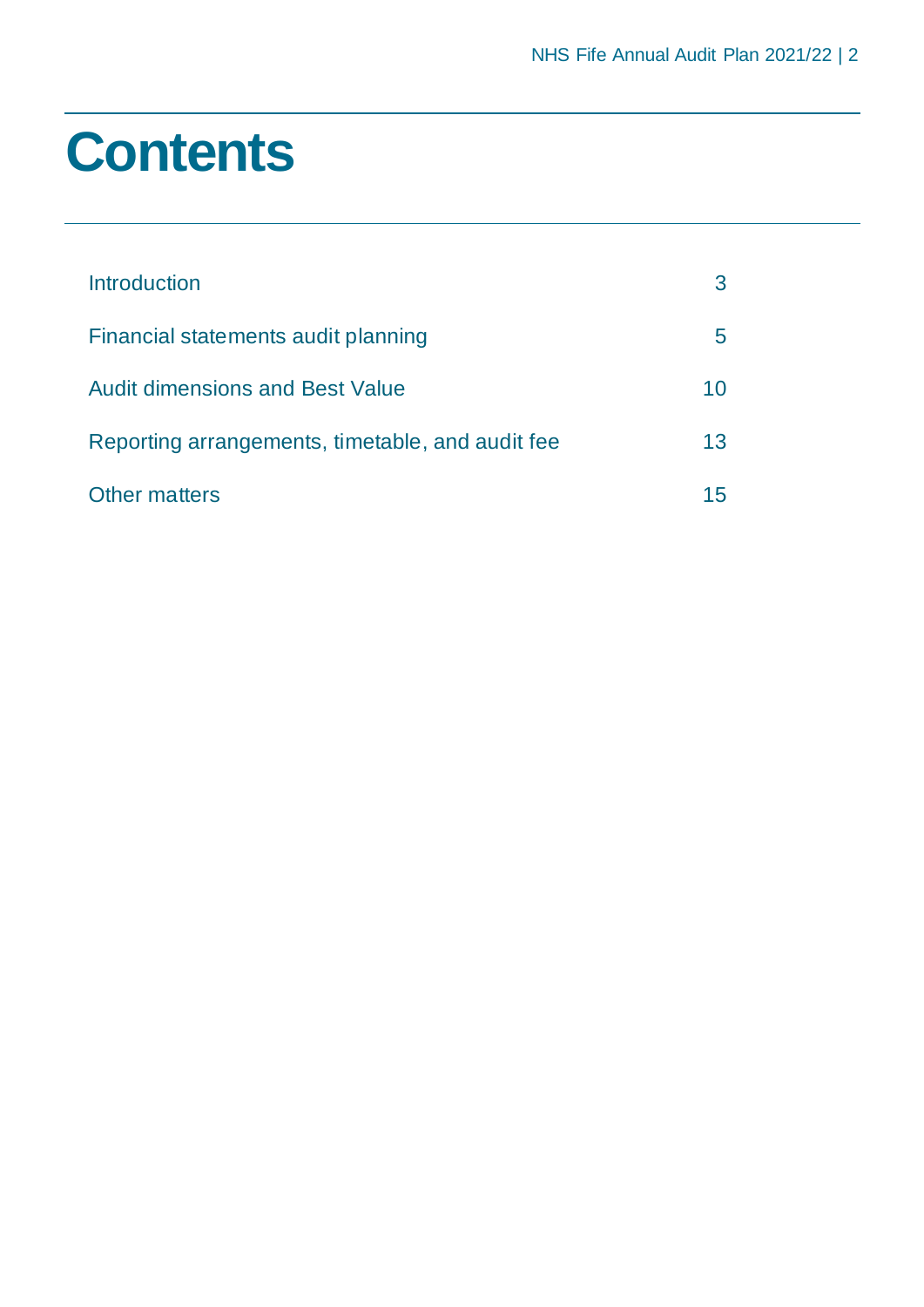### <span id="page-2-0"></span>**Introduction**

#### **Summary of planned audit work**

**1.** This document summarises the work plan for our 2021/22 external audit of NHS Fife. The main elements of our work include:

- evaluation of the key controls within the main accounting systems
- provision of an Independent Auditor's Report
- an audit opinion on regularity and other statutory information published within the Annual Report and Consolidated Accounts including the Performance Report, the Governance Statement and the audited part of the Remuneration and Staff Report
- consideration of arrangements in relation to the audit dimensions: financial management, financial sustainability, governance and transparency and value for money that frame the wider scope of public sector audit
- consideration of Best Value arrangements
- review NHS Fife's participation in the National Fraud Initiative.

#### **Impact of Covid-19**

**2.** The coronavirus disease (Covid-19) pandemic has had a significant impact on public services and public finances, and the effects will be felt well into the future.

**3.** The Auditor General for Scotland, the Accounts Commission and Audit Scotland continue to assess the risks to public services and finances from Covid-19 across the full range of our audit work, including annual audits and the programme of performance audits. The well-being of audit teams and the delivery of high-quality audits remain paramount. Changes in our approach may be necessary and where this impacts on annual audits, revisions to this Annual Audit Plan may be required.

#### **Adding value**

**4.** We aim to add value to NHS Fife through our external audit work by being constructive and forward looking, by identifying areas for improvement and by recommending and encouraging good practice. In so doing, we will help NHS Fife promote improved standards of governance, better management and decision making and more effective use of resources. Additionally, we attend meetings of the Audit and Risk Committee and actively participate in discussions.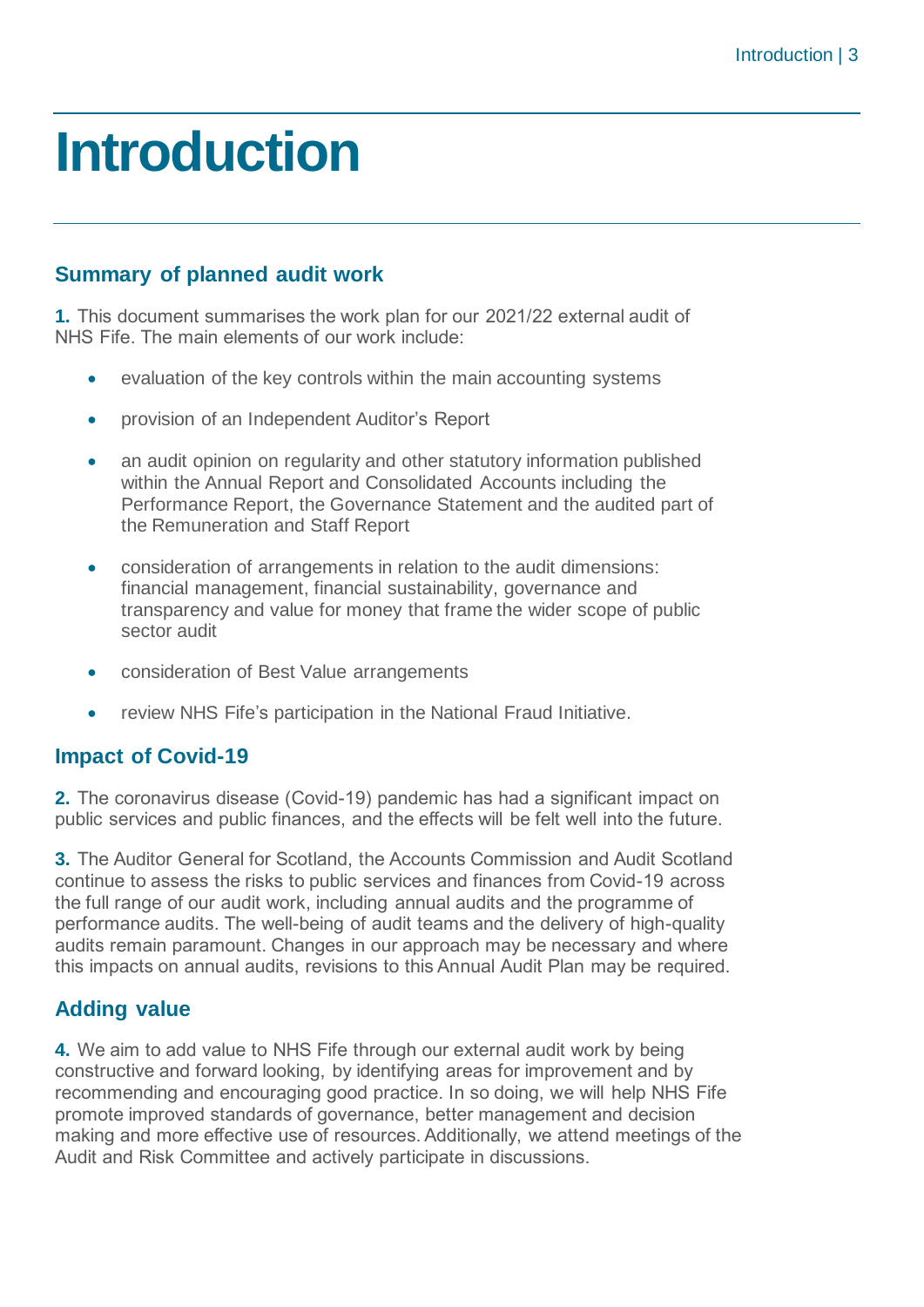#### **Respective responsibilities of the auditor and NHS Fife**

**5.** The [Code of Audit Practice \(2016\)](https://www.audit-scotland.gov.uk/uploads/docs/report/2016/code_audit_practice_16_0.pdf) sets out in detail the respective responsibilities of the auditor and NHS Fife. Key responsibilities are summarised below.

#### **Auditor responsibilities**

**6.** Our responsibilities as independent auditors are established by the Public Finance and Accountability (Scotland) Act 2000 and the [Code of Audit Practice](https://www.audit-scotland.gov.uk/uploads/docs/report/2016/code_audit_practice_16_0.pdf) (including [supplementary guidance\)](https://www.audit-scotland.gov.uk/uploads/docs/um/code_audit_guidance_16_supp.pdf) and guided by the Financial Reporting Council's Ethical Standard.

**7.** Auditors in the public sector give an independent opinion on the financial statements and other information within the annual report and accounts. We also review and report on the arrangements within NHS Fife to manage its performance, regularity and use of resources. In doing this, we aim to support improvement and accountability.

#### **NHS Fife responsibilities**

**8.** NHS Fife is responsible for maintaining accounting records and preparing financial statements that give a true and fair view.

**9.** NHS Fife has the primary responsibility for ensuring the proper financial stewardship of public funds, compliance with relevant legislation and establishing effective arrangements for governance, propriety and regularity that enable them to deliver their objectives.

#### **Managing the transition to 2022/23 audits**

**10.** Audit appointments are usually for five years but were extended to six years due to Covid-19. 2021/22 is the final year of the current appointment and we will work closely with our successors to ensure a well-managed transition.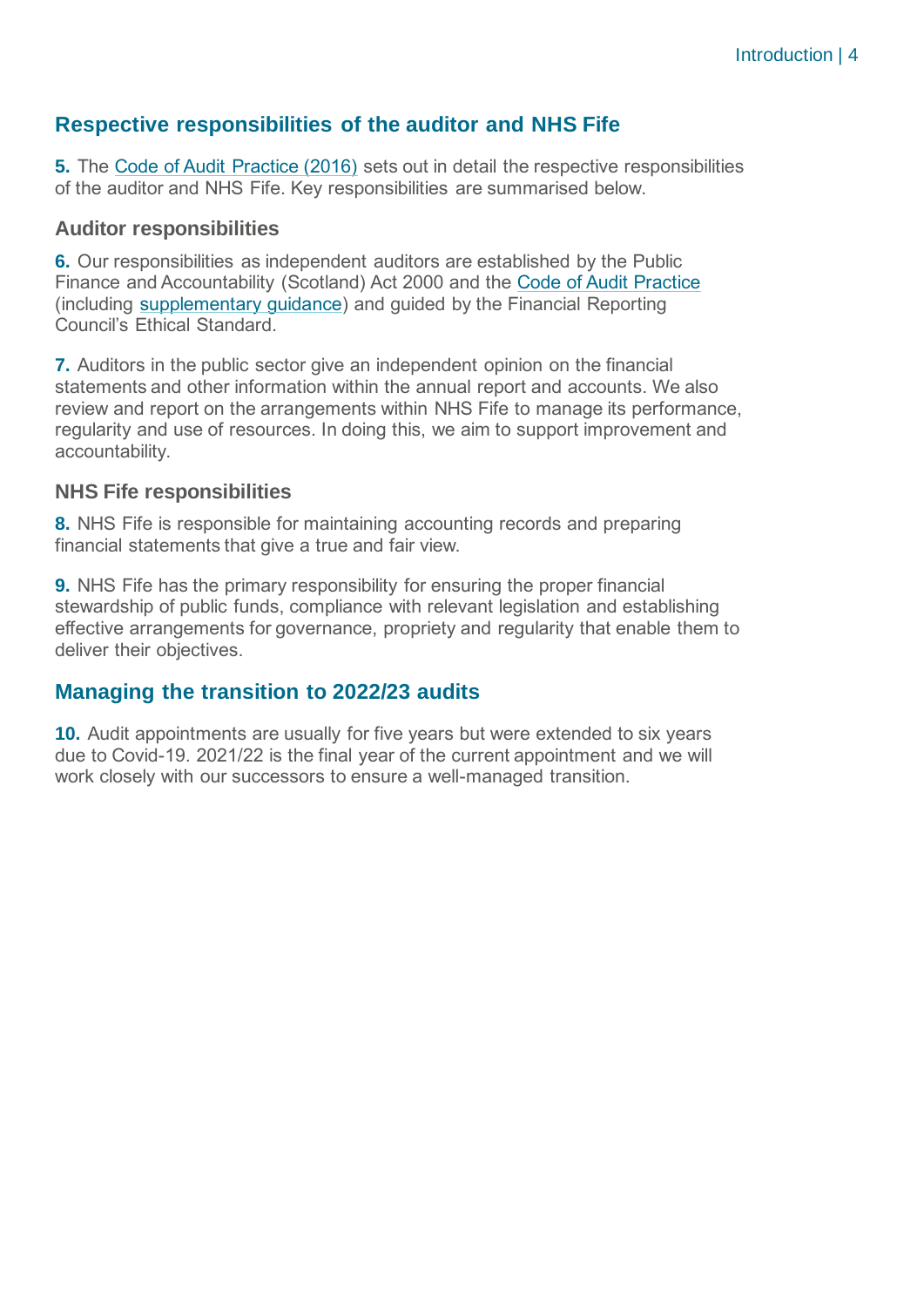# <span id="page-4-0"></span>**Financial statements audit planning**

#### **Materiality**

**11.** Materiality is an expression of the relative significance of a matter in the context of the financial statements as a whole. We are required to plan our audit to determine with reasonable confidence whether the financial statements are free from material misstatement. The assessment of what is material is a matter of professional judgement over both the amount and the nature of the misstatement.

#### **Materiality levels for the 2021/22 audit**

**12.** We assess materiality at different levels as described in [Exhibit 1.](#page-4-1) The materiality values for NHS Fife are set out in [Exhibit 1.](#page-4-1)

#### <span id="page-4-1"></span>**Exhibit 1 2021/22 Materiality levels for NHS Fife**

| <b>Materiality</b>                                                                                                                                                                                                                                                                                                                                                         | <b>Amount</b> |
|----------------------------------------------------------------------------------------------------------------------------------------------------------------------------------------------------------------------------------------------------------------------------------------------------------------------------------------------------------------------------|---------------|
| <b>Planning materiality</b> – This is the figure we calculate to assess the overall<br>impact of audit adjustments on the financial statements. It has been set at 1%<br>of gross expenditure for the year ended 31 March 2022 based on the latest<br>audited financial statements for 2020/21.                                                                            | £14 million   |
| <b>Performance materiality</b> – This acts as a trigger point. If the aggregate of<br>errors identified during the financial statements audit exceeds performance<br>materiality, this would indicate that further audit procedures should be<br>considered. Using our professional judgement, we have assessed performance<br>materiality at 60% of planning materiality. | £8.4 million  |
| <b>Reporting threshold (i.e. clearly trivial)</b> – We are required to report to those<br>charged with governance on all unadjusted misstatements more than the<br>'reporting threshold' amount.                                                                                                                                                                           | £200,000      |

Source: Audit Scotland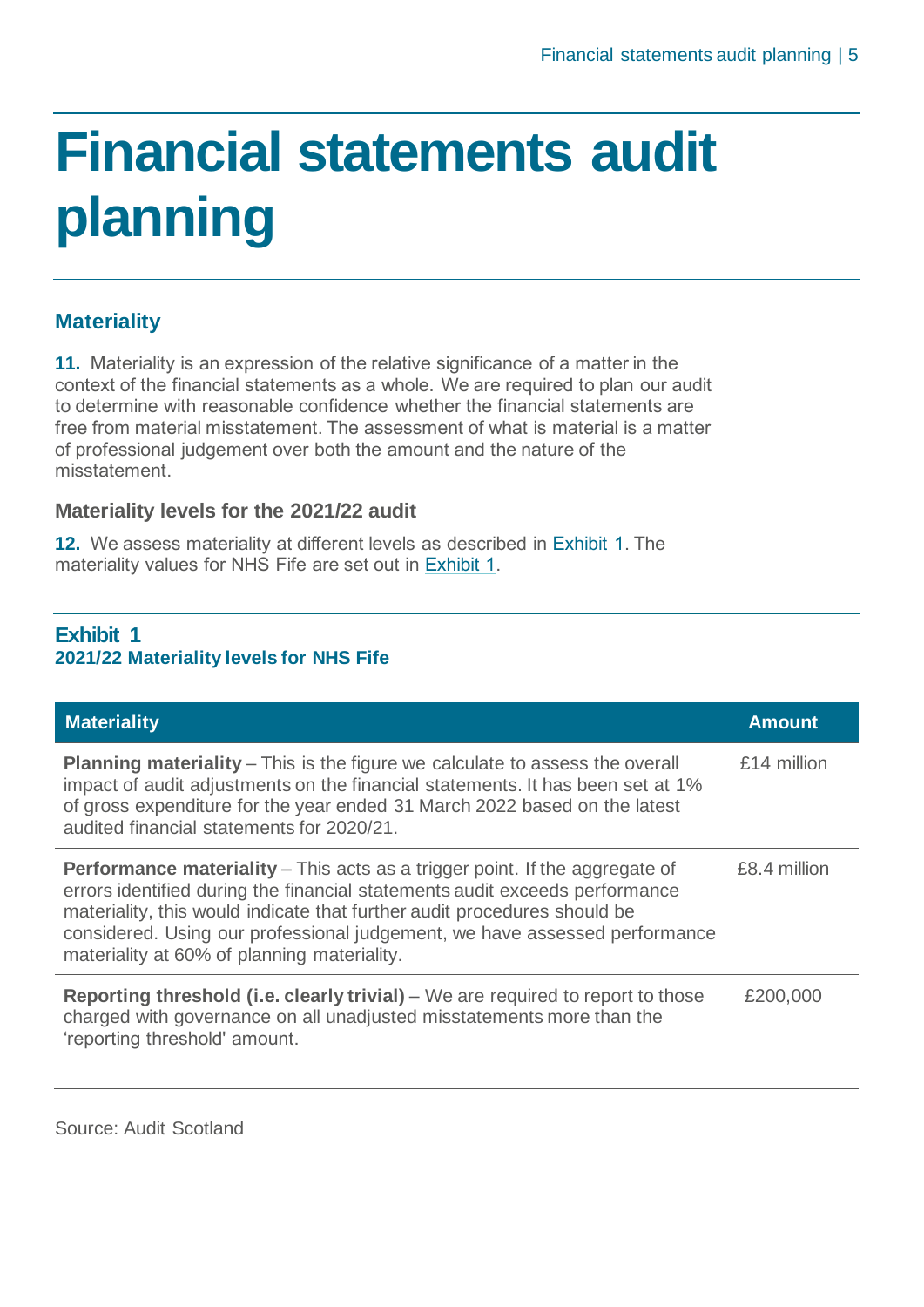#### **Significant risks of material misstatement to the financial statements**

**13.** Our risk assessment draws on our cumulative knowledge of NHS Fife, its major transaction streams, key systems of internal control and risk management processes. Also, it is informed by our discussions with management, meetings with internal audit, attendance at committees and a review of supporting information.

**14.** Based on our risk assessment process, we identified the following significant risks of material misstatement to the financial statements. These are risks which have the greatest impact on our planned audit procedures. [Exhibit 2](#page-5-0) summarises the nature of the risk, the sources of assurance from management arrangements and the further audit procedures we plan to perform to gain assurance over the risk.

#### <span id="page-5-0"></span>**Exhibit 2**

#### **2021/22 Significant risks of material misstatement to the financial statements**

| <b>Significant risk of</b><br>material misstatement                                                                                                                                                                                                                                                                                                                 | <b>Sources of</b><br>assurance                                                                                                                                                             | <b>Planned audit response</b>                                                                                                                                                                                                                                                                                                                                                                                                    |
|---------------------------------------------------------------------------------------------------------------------------------------------------------------------------------------------------------------------------------------------------------------------------------------------------------------------------------------------------------------------|--------------------------------------------------------------------------------------------------------------------------------------------------------------------------------------------|----------------------------------------------------------------------------------------------------------------------------------------------------------------------------------------------------------------------------------------------------------------------------------------------------------------------------------------------------------------------------------------------------------------------------------|
| 1. Risk of material<br>misstatement due to<br>fraud caused by the<br>management override<br>of controls.<br>As stated in International<br><b>Standard on Auditing</b><br>(UK) 240, management is<br>in a unique position to<br>perpetrate fraud because<br>of management's ability<br>to override controls that<br>otherwise appear to be<br>operating effectively. | Owing to the<br>nature of this risk,<br>assurances from<br>management are<br>not applicable in<br>this instance.                                                                           | Test transactions and journals at the<br>$\bullet$<br>year-end and post-closing entries and<br>focus on significant risk areas.<br>Review of accounting estimates.<br>$\bullet$<br>Focused testing of accruals and<br>$\bullet$<br>prepayments, including the holiday pay<br>accrual.<br>Evaluation of significant transactions that<br>$\bullet$<br>are outside the normal course of<br>business.                               |
| 2. Estimation in the<br>valuation of land and<br>buildings.<br>NHS Fife held land and<br>buildings with a NBV of<br>£450 million as at 31<br>March 2021, with land<br>and buildings revaluated<br>on a five-year rolling<br>basis. An external valuer                                                                                                               | Valuations of<br>$\bullet$<br>all land and<br>building<br>assets are<br>reassessed<br>under a five-<br>year<br>programme of<br>professional<br>valuations by<br>the District<br>Valuer and | • Evaluate the competence, capabilities, and<br>objectivity of the professional valuer.<br>• Obtain an understanding of the<br>management's involvement in the valuation<br>process to assess if appropriate oversight<br>has occurred.<br>Review of reports from the District Valuer<br>$\bullet$<br>to confirm overall asset valuation<br>movements.<br>• Sample testing of valuation amounts<br>applied to individual assets. |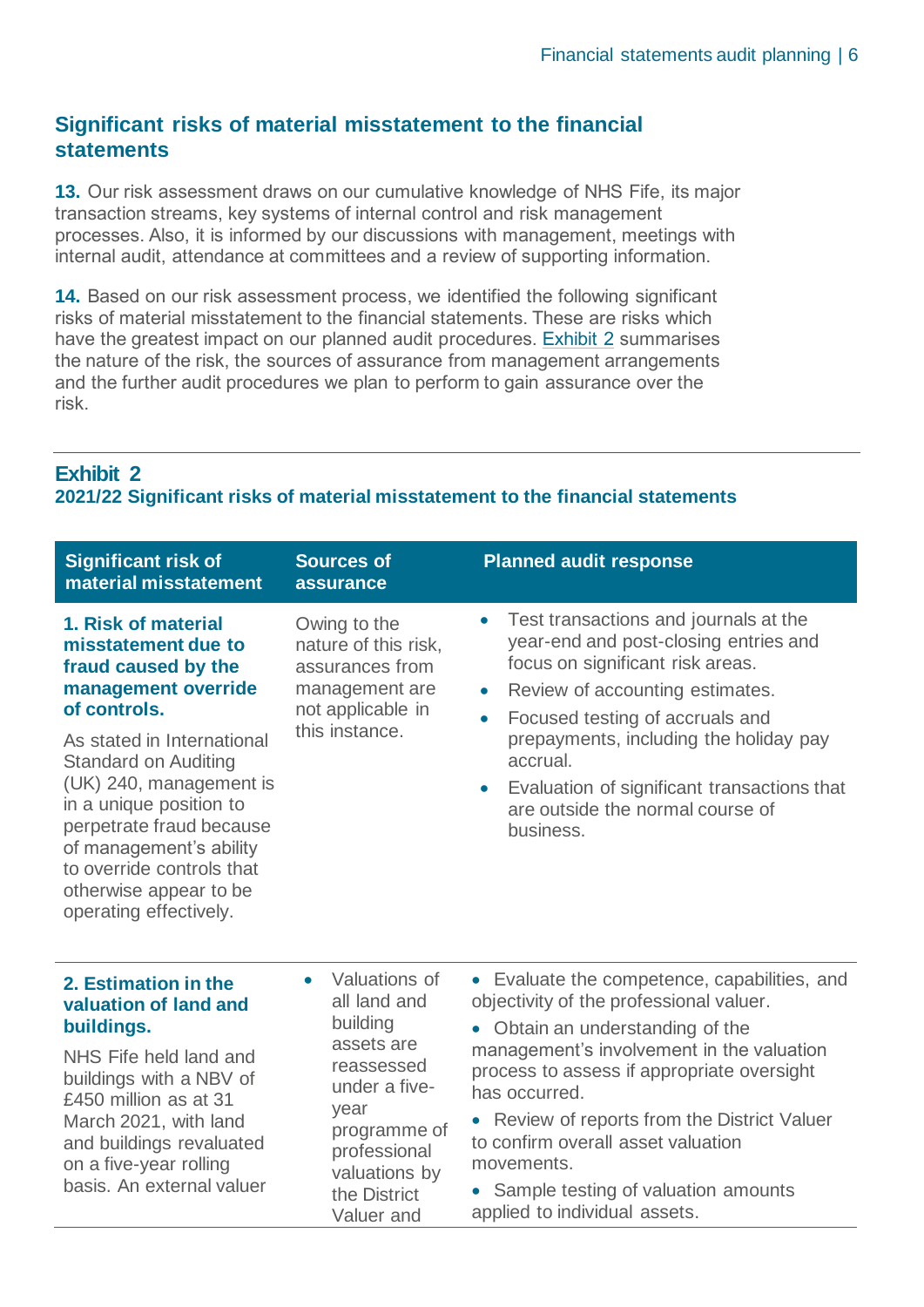| <b>Significant risk of</b><br>material misstatement                                                                                                                                                                                                                                                   | <b>Sources of</b><br>assurance                                                                                        | <b>Planned audit response</b>                                                                                                                                                                                                                               |
|-------------------------------------------------------------------------------------------------------------------------------------------------------------------------------------------------------------------------------------------------------------------------------------------------------|-----------------------------------------------------------------------------------------------------------------------|-------------------------------------------------------------------------------------------------------------------------------------------------------------------------------------------------------------------------------------------------------------|
| carries out valuations of<br>land and buildings.<br>There is a significant<br>degree of subjectivity in<br>the valuation of land and<br>buildings. Valuations are<br>based on specialist and<br>management<br>assumptions and<br>changes in these can<br>result in material changes<br>to valuations. | adjusted in<br>intervening<br>years to take<br>account of<br>movements in<br>prices since<br>the latest<br>valuation. | • Engage with the District Valuer to gain an<br>understanding of the valuation process<br>including any changes in assumptions.<br>• Obtain evidence to support indexation.<br>• Sample testing of indexation calculations<br>applied to individual assets. |

Source: Audit Scotland

**15.** As set out in International Standard on Auditing (UK) 240*: The auditor's responsibilities relating to fraud in an audit of financial statement*, there is a presumed risk of fraud in the recognition of revenue We have considered the risk of fraud over income recognition (ISA 240). We also considered the risk of fraud over expenditure, as most public bodies are net spending bodies, and the risk of external fraud (in accordance with Practice Note 10 (Audit of Financial Statements and Regularity of Public Sector Bodies in the UK )).

**16.** We have rebutted the presumption that a material risk exists, with the exception of management override, as noted above. This is on the basis of

- there are generally no incentives for staff to commit fraudulent financial reporting (although RRL targets are relevant to our assessment of Management Override)
- most income is provided by the Scottish Government and other public bodies and is easily verified
- most expenditure is in low risk areas where individual transactions are well-controlled (for example salaried staff costs in a well-defined grading system) and individual transactions are relatively small in scale, with management or board approval required for material transactions
- evidence of external fraud from counter fraud services and the National Fraud Initiative does not indicate material risks
- experience in the sector and of the audit of NHS Fife, including a review of past misstatements.

**17.** Our audit testing is directed towards testing significant and unusual transactions and towards assessing accounting estimates to address any residual risk, as part of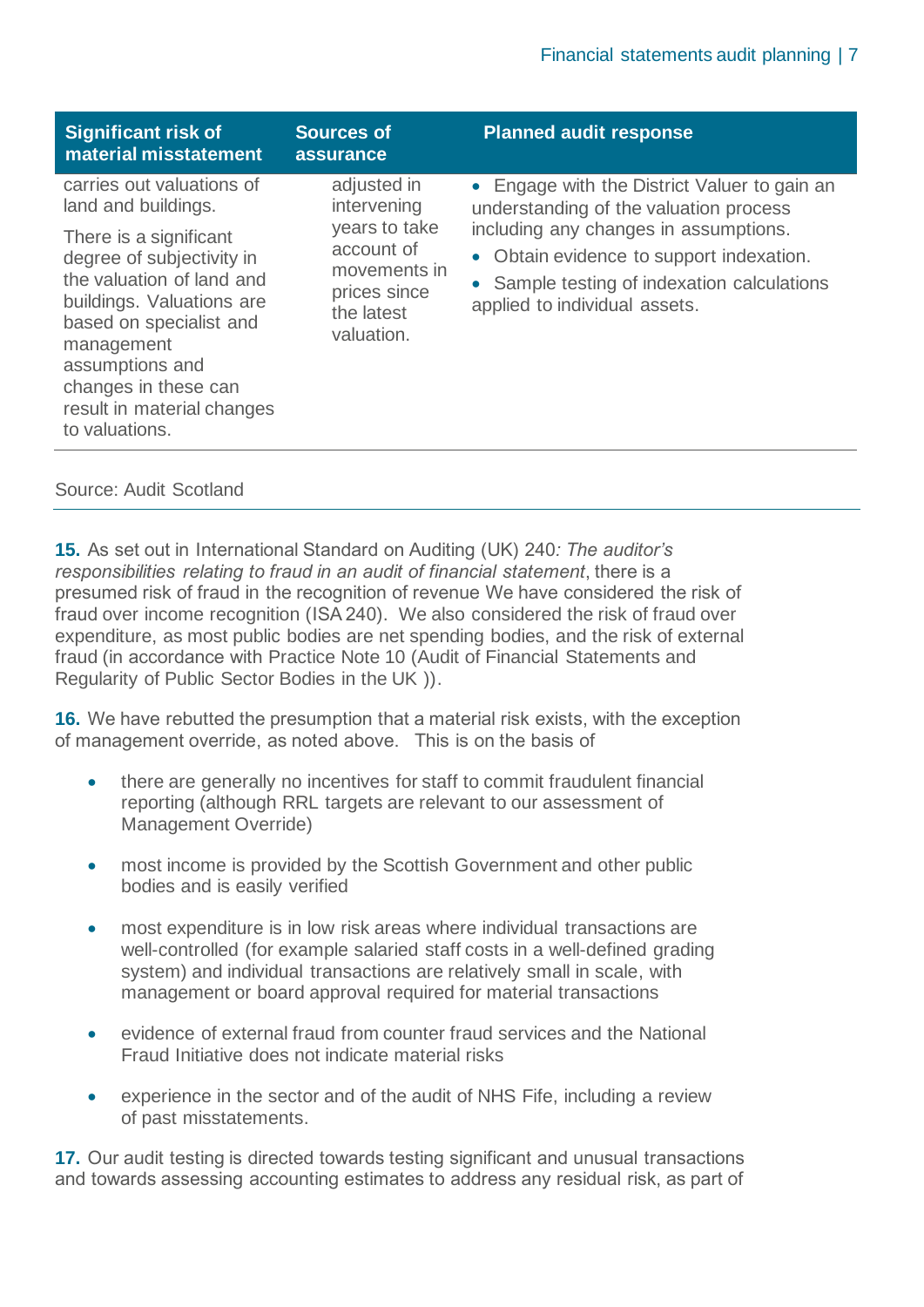our standard fraud procedures. We have not, therefore, incorporated specific work into our audit plan in these areas over and above our standard audit procedures.

#### **Other areas of audit focus**

**18.** As part of our assessment of audit risks, we have identified other areas where we consider there are also risks of material misstatement to the financial statements. Based on our assessment of the likelihood and magnitude of the risk, we do not consider these to represent significant risks. We will keep these areas under review as our audit progresses. If our assessment of risk changes and we consider these risks to be significant, we will communicate this to management and those charged with governance and revise our planned audit approach accordingly.

**19.** The areas of specific audit focus are:

- CNORIS claims provision: there is a risk of material misstatement due to the level of estimation and judgement in assessing the potential value of clinical negligence claims. These provisions are generally represented by reimbursement amounts too. We will perform verification of the CNORIS process and 'reliance on an expert' audit, and sample testing of CNORIS claims and associated reimbursements.
- FHS payments to primary care practitioners: there is a risk of material misstatement due to reduced verification checks and uncertainty about the extent of improvement made by NHS NSS in responding to the weaknesses reported by the service auditor in 2020/21, and we await the outcome of the 2021/22 review. We will test the reconciliation of the ledger to NSS output reports and will review the findings of the Service Auditor We may review counter fraud activity and undertake detailed analytical review at individual practitioner level, in areas where the service auditor is unable to confirm the operation of appropriate controls. We will liaise with the external auditor of NSS on any approach to additional substantive testing.

#### **Group Consideration**

**20.** As group auditors, we are required under International Standard on Auditing (UK) 600: *Audits of group financial statements (including the work of component auditors)* to obtain sufficient appropriate audit evidence on which to base our audit opinion on the group financial statements.

**21.** NHS Fife has a group which comprises component entities, including Fife Health Charity (the endowment fund) and Fife Integration Joint Board. The audits of the financial information of some of the components are performed by other auditors. We plan to place reliance on the work of the component auditors. We will obtain sufficient appropriate audit evidence in relation to the consolidation process and the financial information of the components on which to base our group audit opinion.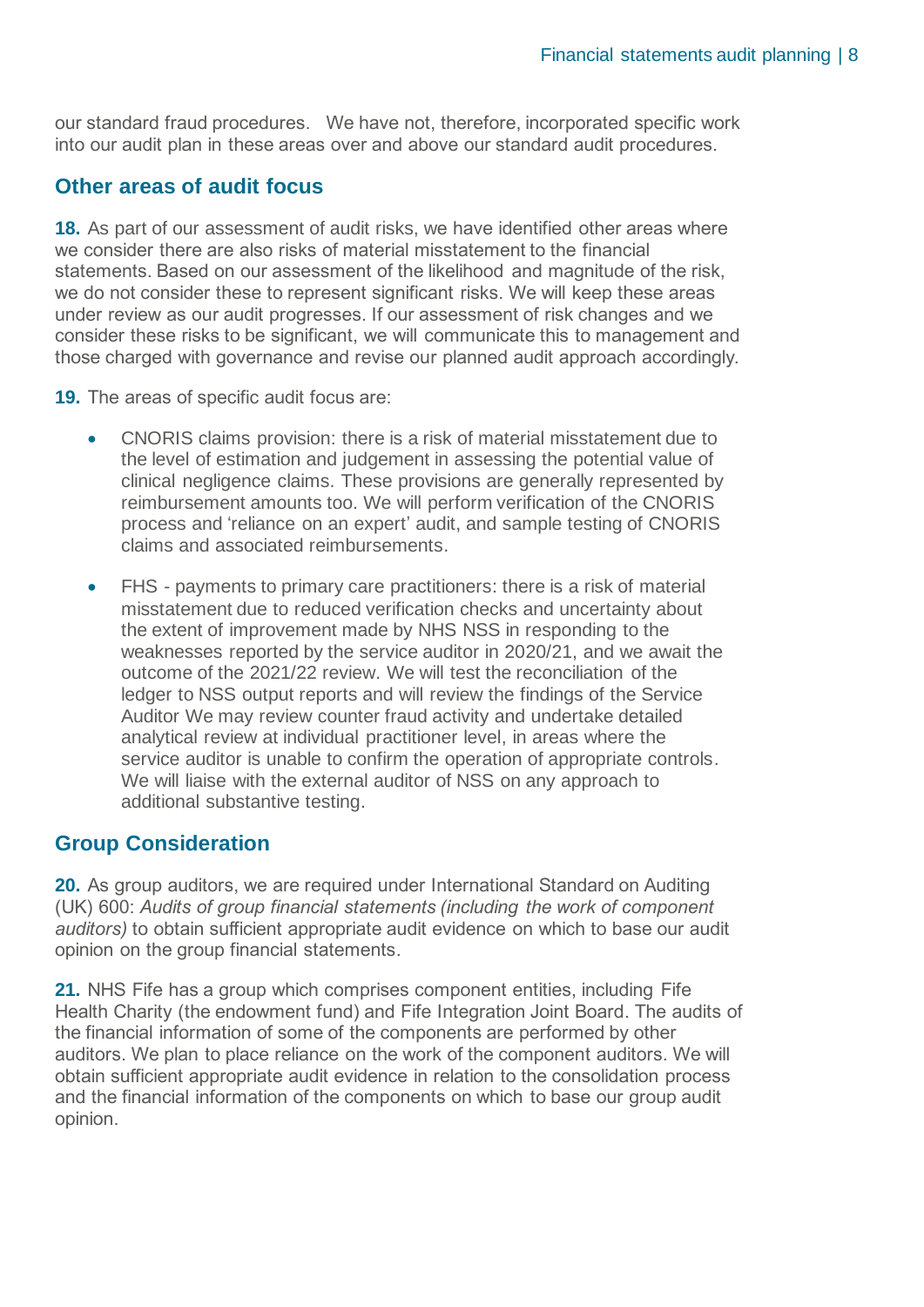#### **Audit risk assessment process**

**22.** Audit risk assessment is an iterative and dynamic process. Our assessment of risks set out in this plan may change as more information and evidence becomes available during the progress of the audit. Where such changes occur, we will advise management and where relevant, report them to those charged with governance.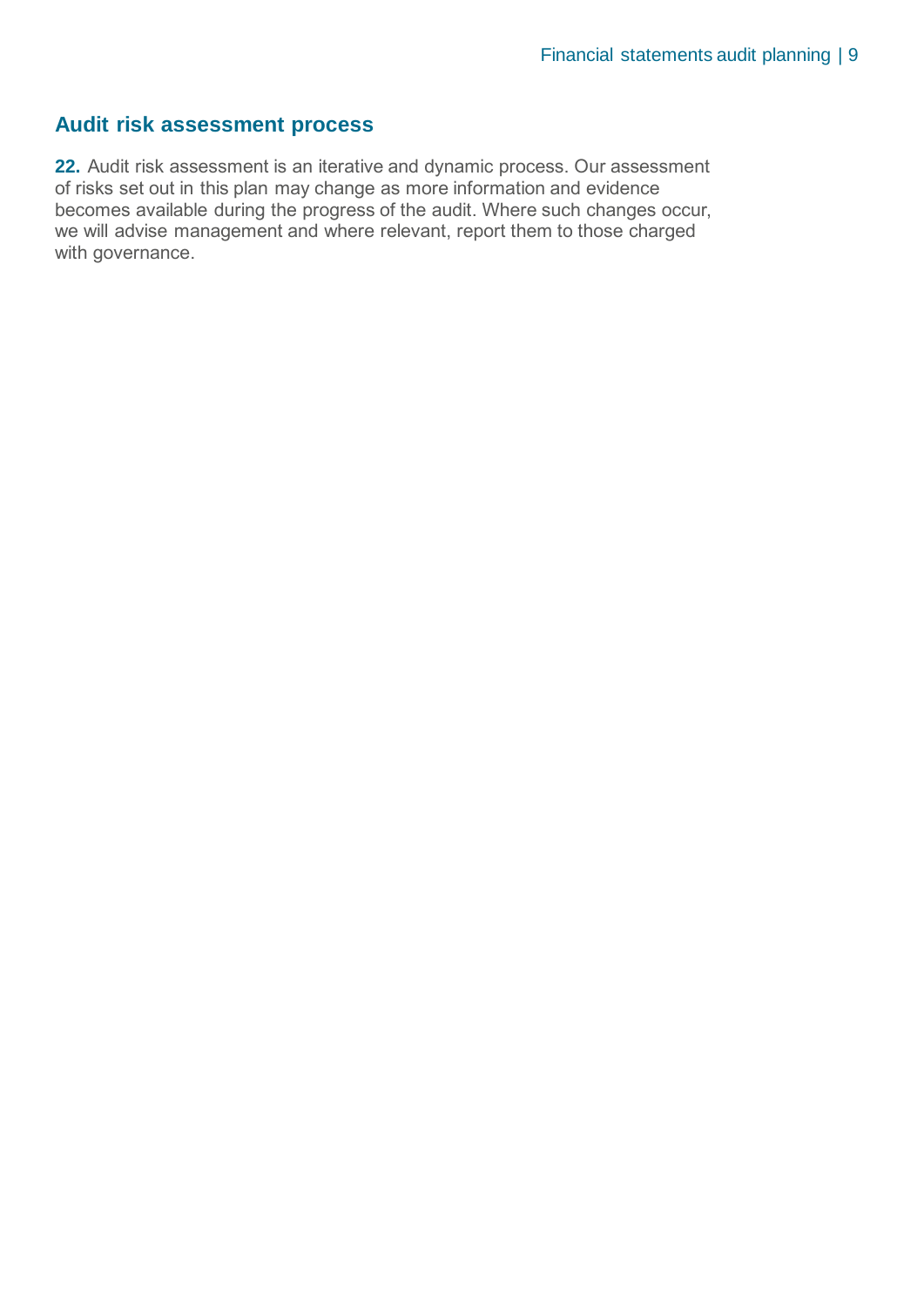## <span id="page-9-0"></span>**Audit dimensions and Best Value**

#### **Introduction**

**23.** The [Code of Audit Practice](https://www.audit-scotland.gov.uk/uploads/docs/report/2016/code_audit_practice_16_0.pdf) sets out the four dimensions that frame the wider scope of public sector audit. The Code of Audit Practice requires auditors to consider the adequacy of the arrangements in place for the audit dimensions in audited bodies.

#### **Audit dimensions**

**24.** The four dimensions that frame our audit work are shown in [Exhibit 3.](#page-9-1)

<span id="page-9-1"></span>

#### Source: Code of Audit Practice

**25.** In summary, the four dimensions cover the following:

- **Financial management** financial management is concerned with financial capacity, sound budgetary processes and whether the control environment and internal controls are operating effectively.
- **Financial sustainability** as auditors, we consider the appropriateness of the use of the going concern basis of accounting as part of the annual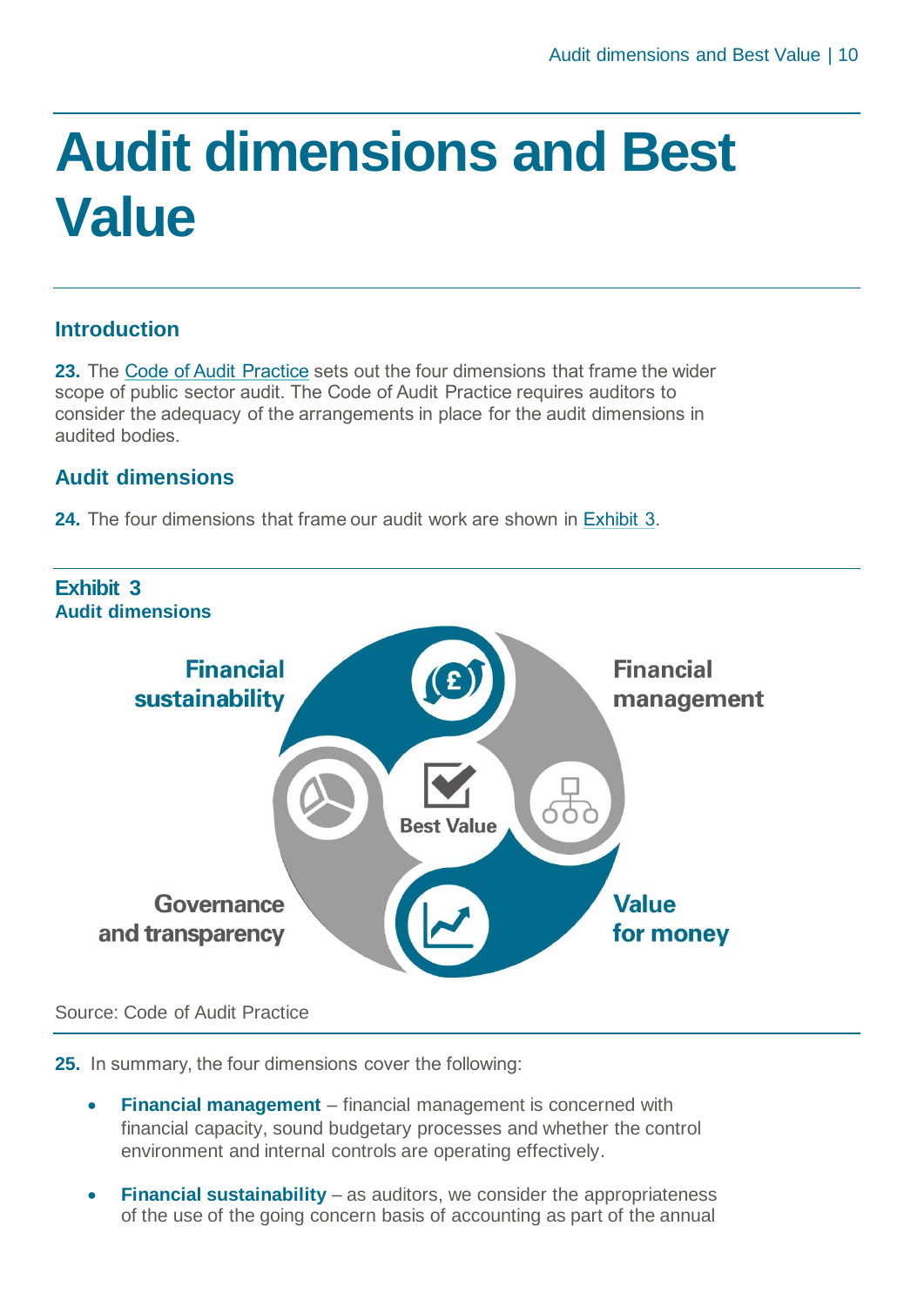audit. We will also comment on financial sustainability in the longer term. We define this as medium term (two to five years) and longer term (longer than five years).

- **Governance and transparency** governance and transparency is concerned with the effectiveness of scrutiny and governance arrangements, leadership, and decision-making and transparent reporting of financial and performance information.
- **Value for money** value for money refers to using resources effectively and continually improving services.

**26.** We have prior year recommendations covering the wider scope of public sector audit and we will follow-up and report on progress.

#### **Duty of Best Value**

and Equality characteristic at

**27.** [Ministerial Guidance to Accountable Officers](https://www.gov.scot/publications/best-value-public-services-guidance-accountable-officers/) for public bodies and the [Scottish Public Finance Manual](https://www.gov.scot/publications/scottish-public-finance-manual/background-and-applicability/background-and-applicability/) (SPFM) explain that accountable officers have a specific responsibility to ensure that arrangements have been made to secure Best Value. We will be carrying out a high-level review to confirm that such arrangements are in place within NHS Fife.

**28.** Additionally, as part our Best Value work, we will be considering the Best Value characteristic "fairness and equality" within NHS Fife.

<span id="page-10-0"></span>**29.** We have identified audit risks in the areas set out in [Exhibit 4.](#page-10-0) This exhibit sets out the risks, sources of assurance from management arrangements and the further audit procedures we plan to perform to gain assurances over the risks.

| <b>Exhibit 4</b><br>2021/22 Audit dimension risks |                                                                                                                                                                                                                                                         |                             |                                                                                                                                              |  |
|---------------------------------------------------|---------------------------------------------------------------------------------------------------------------------------------------------------------------------------------------------------------------------------------------------------------|-----------------------------|----------------------------------------------------------------------------------------------------------------------------------------------|--|
|                                                   | <b>Description of risk</b>                                                                                                                                                                                                                              | <b>Sources of assurance</b> | <b>Planned audit response</b>                                                                                                                |  |
| 3                                                 | <b>Fairness and equality</b><br>In accordance with annual<br>planning guidance issued by<br>Audit Scotland, auditors may<br>carry out specific audit work<br>covering the seven BV<br>characteristics set out in the<br>Scottish Public Finance Manual. |                             | We will review<br>recent NHS Fife<br>activity on Fairness<br>and Equality<br>including a review<br>of biennial reporting<br>and action plans |  |
|                                                   | There is an expectation that<br>equalities will be advanced<br>through the audit process, and<br>auditors have been advised to<br>carry out work on the Fairness                                                                                        |                             |                                                                                                                                              |  |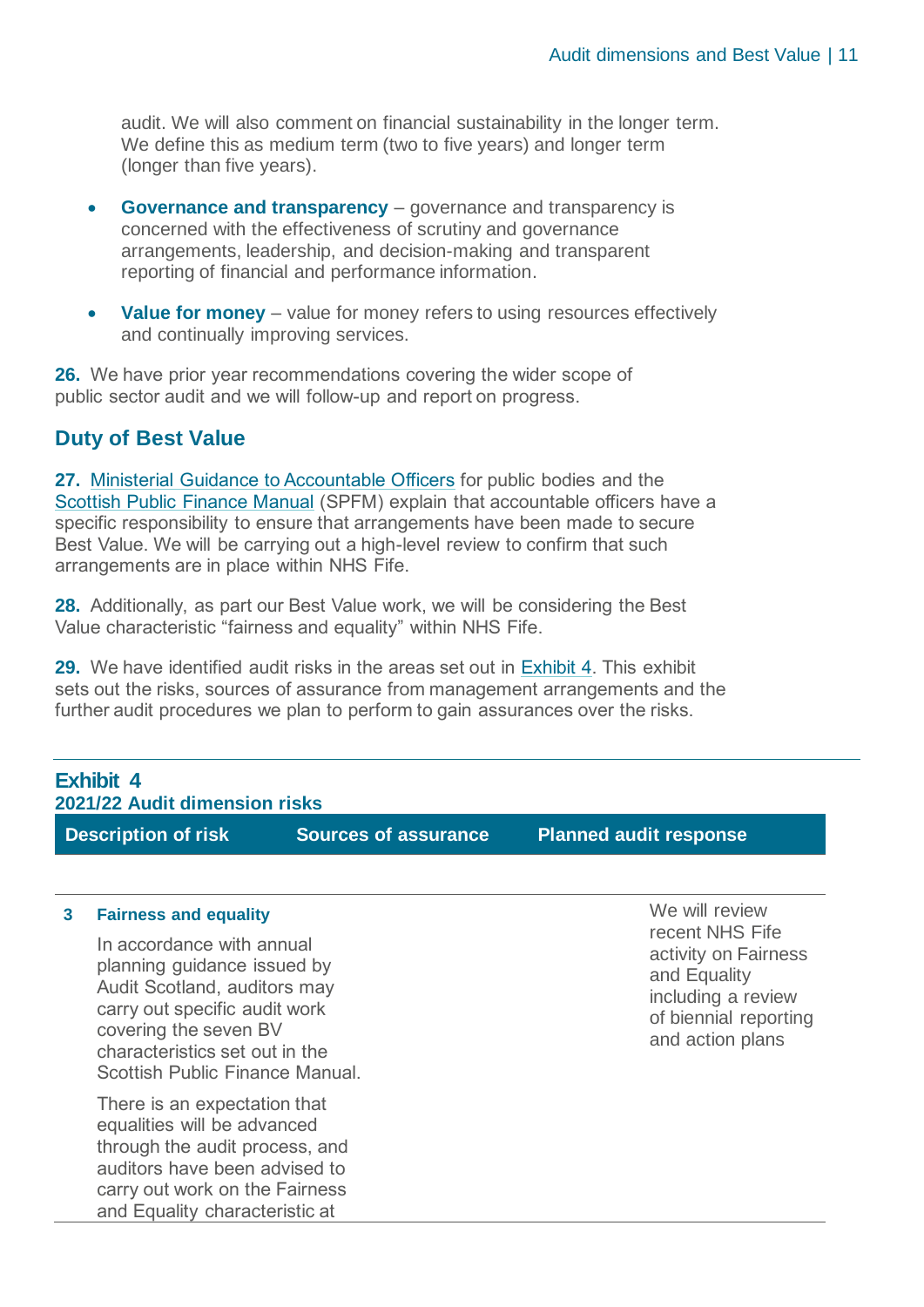#### **Description of risk Sources of assurance Planned audit response**

least once during the audit appointment.

Auditors should therefore aim to cover that area in 2021/22 if they have not done so in an earlier year.

#### **4 Cyber security**

NHS Fife recognises the threat to cyber security as high risk due to legacy systems which are now unsupported.

Should a cyber attack occur there are associated risks of data breach and a sustained period of system loss.

Source: Audit Scotland

We will monitor NHS Fife's response to the risk providing comment in our Annual Audit Report.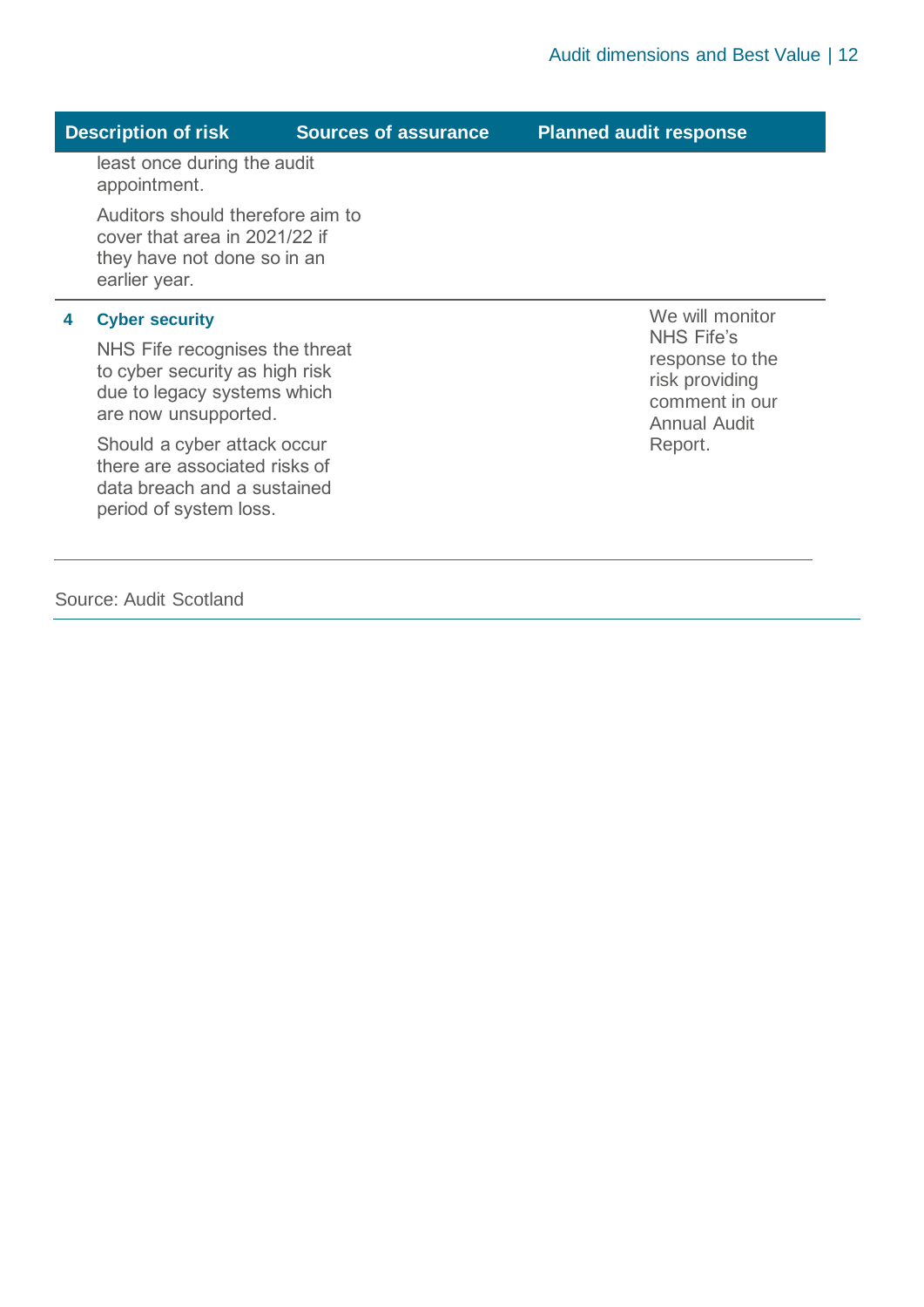### <span id="page-12-0"></span>**Reporting arrangements, timetable, and audit fee**

#### **Reporting arrangements**

**30.** Audit reporting is the visible output for the annual audit. All Annual Audit Plans and the outputs, as detailed in [Exhibit 5,](#page-12-1) and any other outputs on matters of public interest will be published on our website: [www.audit-scotland.gov.uk.](http://www.audit-scotland.gov.uk./)

**31.** Matters arising from our audit will be reported on a timely basis and will include agreed action plans. Draft management reports will be issued to the relevant officers to confirm factual accuracy.

**32.** We will provide an independent auditor's report to NHS Fife, the Scottish Parliament and the Auditor General for Scotland setting out our opinions on the Annual Report and Consolidated Accounts. We will provide NHS Fife and the Auditor General for Scotland with an annual report on the audit containing observations and recommendations on significant matters which have arisen during the audit.

**33.** [Exhibit 5](#page-12-1) outlines the target dates for our audit outputs, and we aim to issue the independent auditor's report by 2 August 2022. We acknowledge this will be challenging due to the ongoing pressures and uncertainties caused by Covid-19.

#### <span id="page-12-1"></span>**Exhibit 5 2022/22 Audit outputs**

| <b>Audit Output</b>                    | <b>Target date</b> | <b>Audit and Risk</b><br><b>Committee Date</b> |
|----------------------------------------|--------------------|------------------------------------------------|
| <b>Annual Audit Plan</b>               | 28/02/2022         | 17/03/2022                                     |
| Signed Independent Auditor's<br>Report | 29/07/2022         | 02/08/2022                                     |
| <b>Annual Audit Report</b>             | 29/07/2022         | 02/08/2022                                     |
|                                        |                    |                                                |

Source: Audit Scotland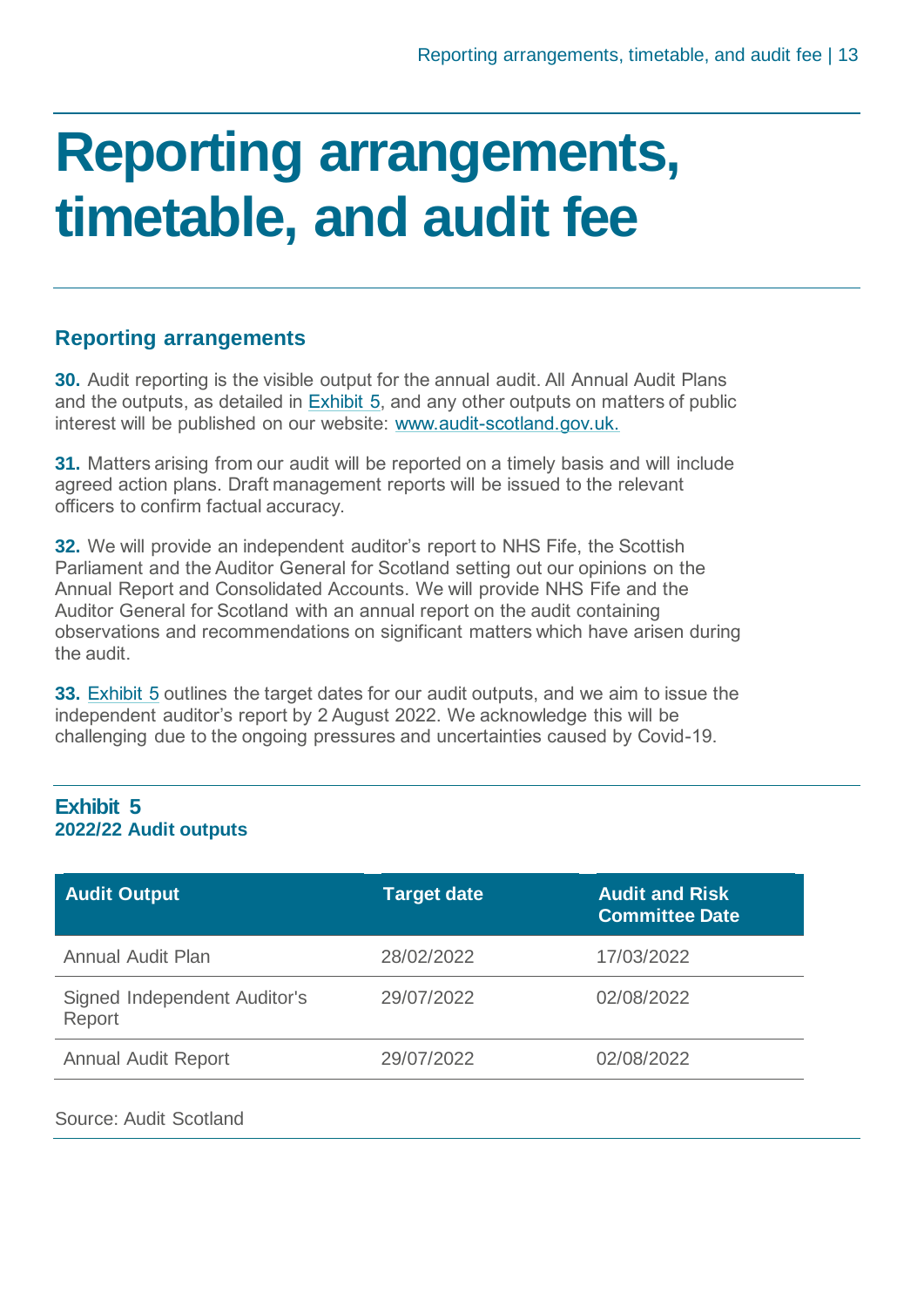#### **Timetable**

**34.** To support an efficient audit, it is critical that the timetable for producing the annual report and accounts for audit is achieved. We have included a proposed timetable for the audit at [Exhibit 6](#page-13-0) that has been discussed with management.

#### <span id="page-13-0"></span>**Exhibit 6**

| <b>Key stage</b>                                                                                                                                                                                                       | <b>THE Provisional Date</b> |
|------------------------------------------------------------------------------------------------------------------------------------------------------------------------------------------------------------------------|-----------------------------|
| Latest submission date for the receipt of the unaudited annual<br>report and accounts with complete working papers package.                                                                                            | 16 May 2022                 |
| Latest date for final clearance meeting with the Director of<br>Finance and other relevant officers                                                                                                                    | 30 June 2022                |
| Issue of draft Letter of Representation, proposed Independent<br>Auditor's Report, draft Annual Audit Report to the Director of<br>Finance                                                                             | 14 July 2022                |
| Issue of Letter of Representation, proposed Independent<br>Auditor's Report, draft Annual Audit Report, and audited<br>unsigned Annual Report and Consolidated Accounts to NHS<br><b>Fife Audit and Risk Committee</b> | 21 July 2022                |
| Issue of Annual Audit Report to those charged with governance<br>(the Board)                                                                                                                                           | 21 July 2022                |
| Signed Independent Auditor's Report and issue of final Annual<br><b>Audit Report</b>                                                                                                                                   | 02 August 2022              |
| Source: Audit Scotland                                                                                                                                                                                                 |                             |

#### **Audit fee**

**35.** The proposed audit fee for the 2021/22 audit of NHS Fife is £164,130 (2020/21: £160,970). In determining the audit fee, we have taken account of the risk exposure of the NHS Fife, the planned management assurances in place and the level of reliance we plan to take from the work of internal audit.

**36.** Where our audit cannot proceed as planned through, for example, late receipt of unaudited annual report and accounts, the absence of adequate supporting working papers or being unable to take planned reliance from the work of internal audit, a supplementary fee may be levied. An additional fee may also be required in relation to any work or other significant exercises out with our planned audit activity.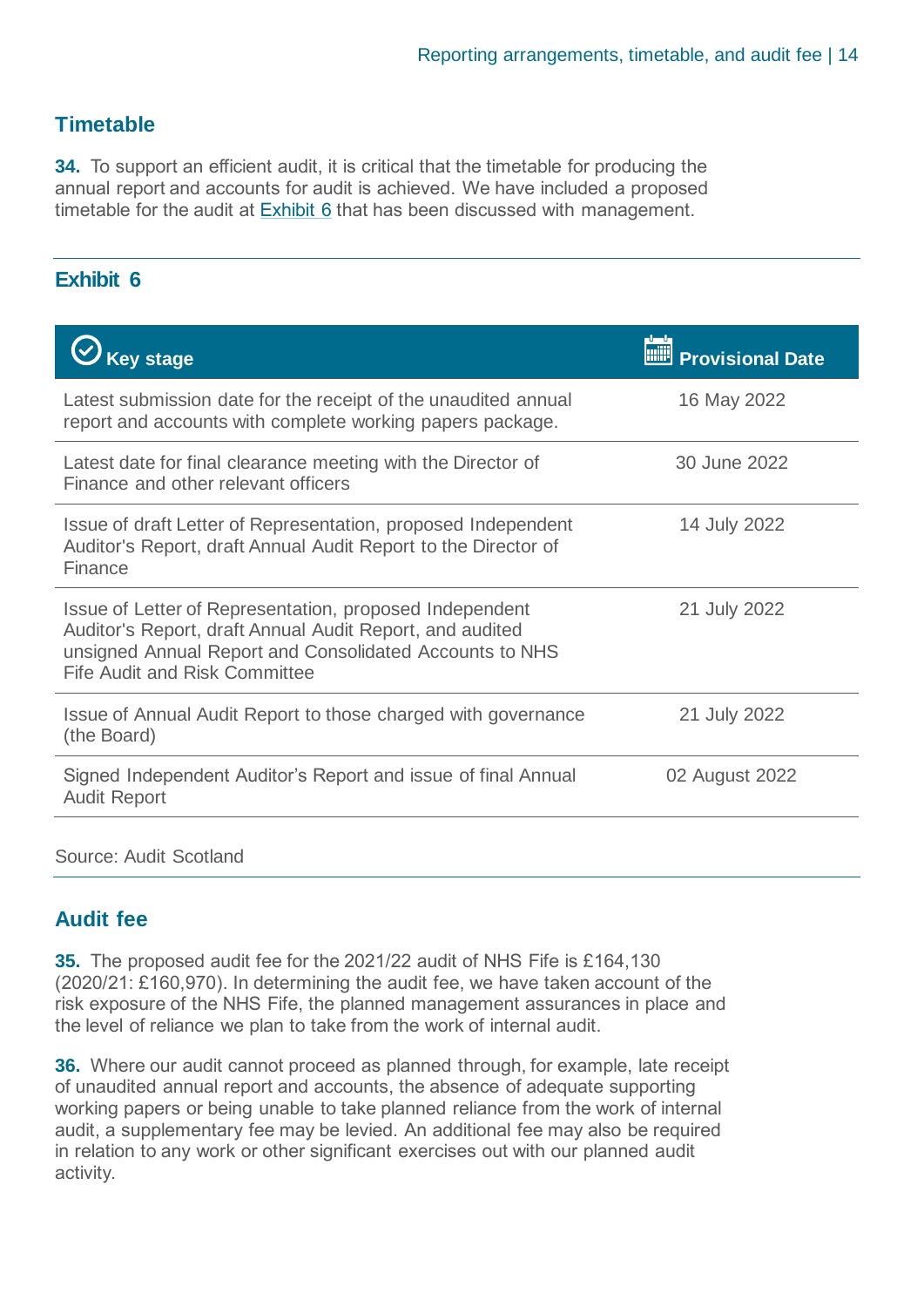### <span id="page-14-0"></span>**Other matters**

### **Internal audit**

**37.** International standards on Auditing (UK) 610: *Considering the work of internal audit r*equires us to:

- consider the activities of internal audit and their effect on external audit procedures;
- obtain an understanding of internal audit activities to inform our planning and develop an effective audit approach that avoids duplication of effort;
- perform a preliminary assessment of the internal audit function when there is scope for relying on internal audit work which is relevant to our financial statements' responsibilities; and
- evaluate and test the work of internal audit, where use is made of that work for our financial statements responsibilities to confirm its adequacy for our purposes.

**38.** From our initial review of the internal audit plans, we do not plan to place formal reliance on internal audit's work for our financial statements' responsibilities.

#### **Independence and objectivity**

**39.** Auditors appointed by the Auditor General for Scotland or Accounts Commission must comply with the [Code of Audit Practice](https://www.audit-scotland.gov.uk/uploads/docs/report/2016/code_audit_practice_16_0.pdf) and relevant supporting guidance. When auditing the financial statements, auditors must also comply with professional standards issued by the Financial Reporting Council and those of the professional accountancy bodies. These standards impose stringent rules to ensure the independence and objectivity of auditors. Audit Scotland has robust arrangements in place to ensure compliance with these standards including an annual *'fit and proper*' declaration for all members of staff. The arrangements are overseen by the Director of Audit Services, who serves as Audit Scotland's Ethics Partner.

**40.** The engagement lead (appointed auditor) for NHS Fife is Brian Howarth, Audit Director. Auditing and ethical standards require the appointed auditor to communicate any relationships that may affect the independence and objectivity of audit staff. We are not aware of any such relationships pertaining to the audit of NHS Fife.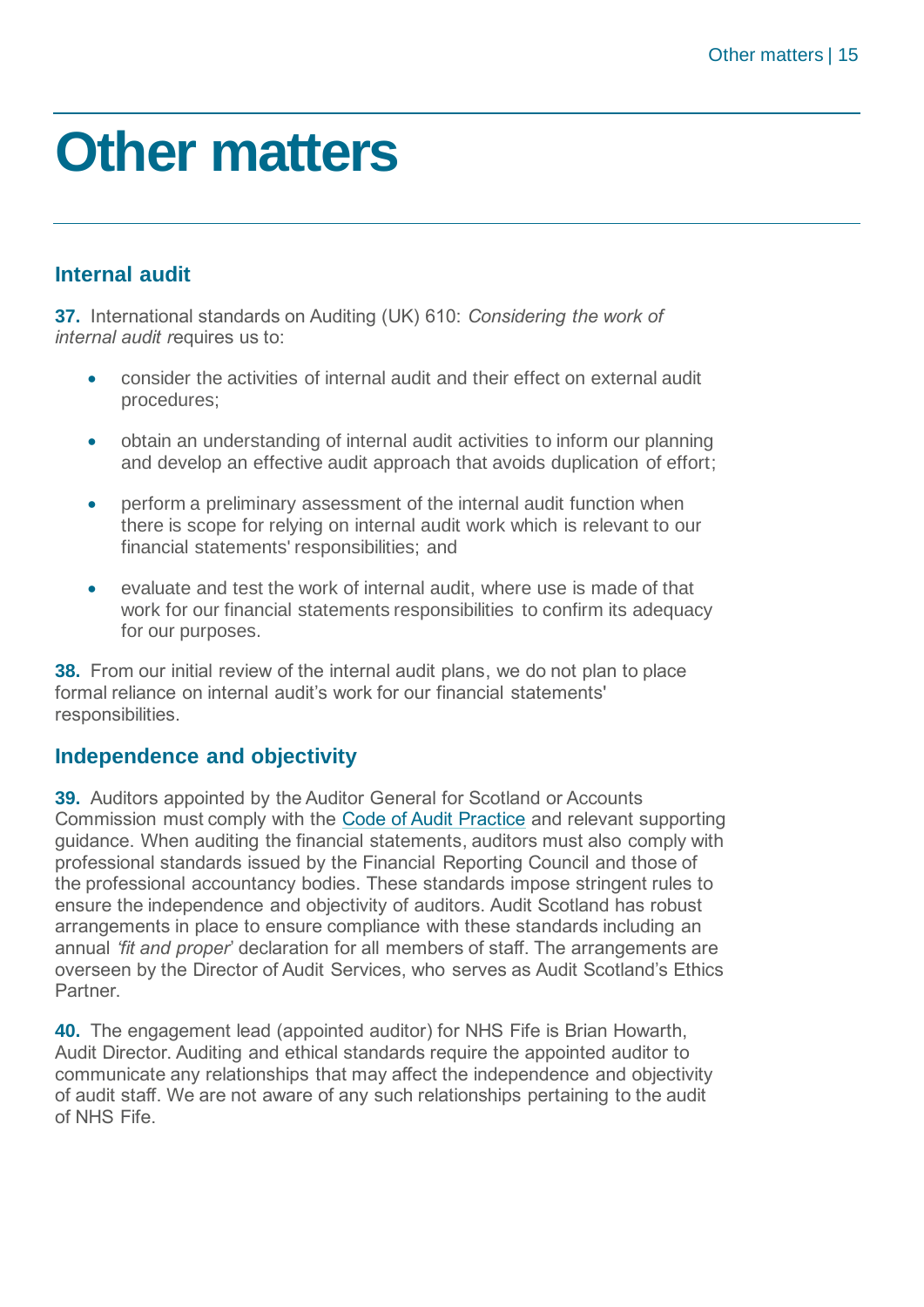#### **Quality control**

**41.** International Standard on Quality Control (UK) 1 (ISQC1) requires a system of quality control to be established, as part of financial audit procedures, to provide reasonable assurance that professional standards and regulatory and legal requirements are being complied with and that the independent auditor's report or opinion is appropriate in the circumstances.

**42.** The foundation of our quality framework is our Audit Guide, which incorporates the application of professional auditing, quality and ethical standards and the Code of Audit Practice (and supporting guidance) issued by Audit Scotland and approved by the Auditor General for Scotland. To ensure that we achieve the required quality standards, Audit Scotland conducts peer reviews and internal quality reviews. Additionally, the Institute of Chartered Accountants of Scotland (ICAS) have been commissioned to carry out external quality reviews.

**43.** As part of our commitment to quality and continuous improvement, Audit Scotland will periodically seek your views on the quality of our service provision. We welcome feedback at any time, and this may be directed to the engagement lead.